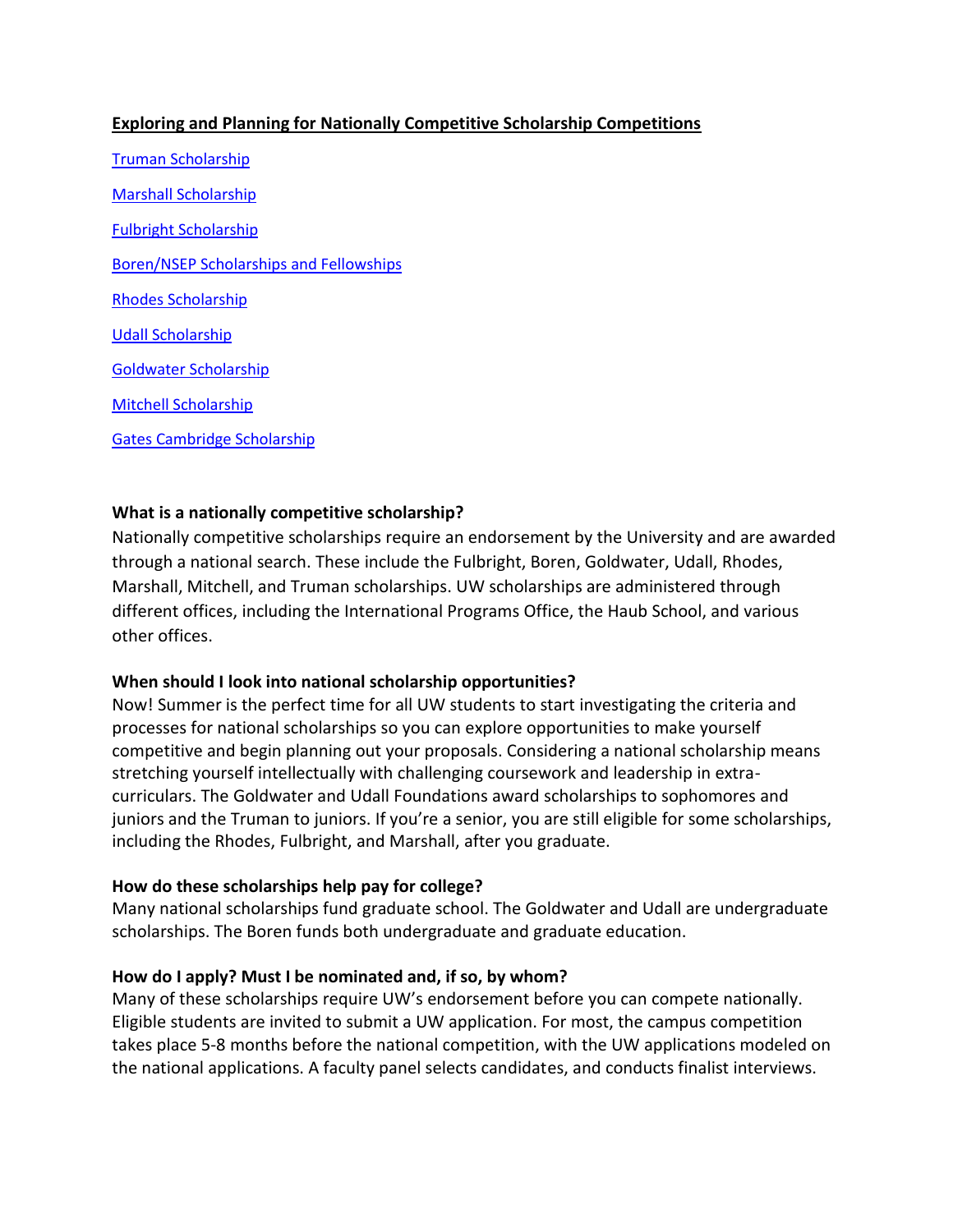Students are selected based on the faculty committee's assessment that the candidate is a good fit for the scholarship and will be a viable candidate at the national level.

Some of the nationally competitive scholarships do not require institutional endorsement, including the Boren and Gates Cambridge scholarships. Students may apply directly for these awards through an online application. Students should carefully review the requirements and seek assistance from a faculty mentor before applying.

## **How competitive are these scholarships?**

These awards are extremely competitive.

| Scholarship                      | 2016 Number 2016 Number<br>of Applicants | of Awards |
|----------------------------------|------------------------------------------|-----------|
| Goldwater                        | 1,150                                    | 252       |
| Fulbright (all student programs) | 9845                                     | 1,966     |
| Marshall                         | 916                                      | 32        |
| Mitchell                         | 284                                      | 12        |
| Rhodes                           | 869                                      | 32        |
| Truman                           | 775                                      | 65        |
| Gates Cambridge                  | 3,730                                    | 55        |
| Udall                            | 464                                      | 50        |

# **What GPA should I have?**

Typically, national scholarship competitions look for a minimum GPA of 3.7. The Goldwater Scholarship looks for a 3.9 and above. Some public-service oriented scholarships like the Truman or Udall, will consider a strong service record and a slightly lower GPA.

Some of the scholarship programs listed later in this page require a 3.2 or above.

# **Why should I apply?**

Winning one of these scholarships, in addition to the financial reward, brings prestige and recognition to you and the University of Wyoming. Going through the process will help you in several ways:

- You will reflect on which academic and life experiences have been most meaningful to you.
- You will learn how to write effective and persuasive essays and how to present yourself confidently during interviews.
- You will have the opportunity to interact closely with faculty members who participate in the process.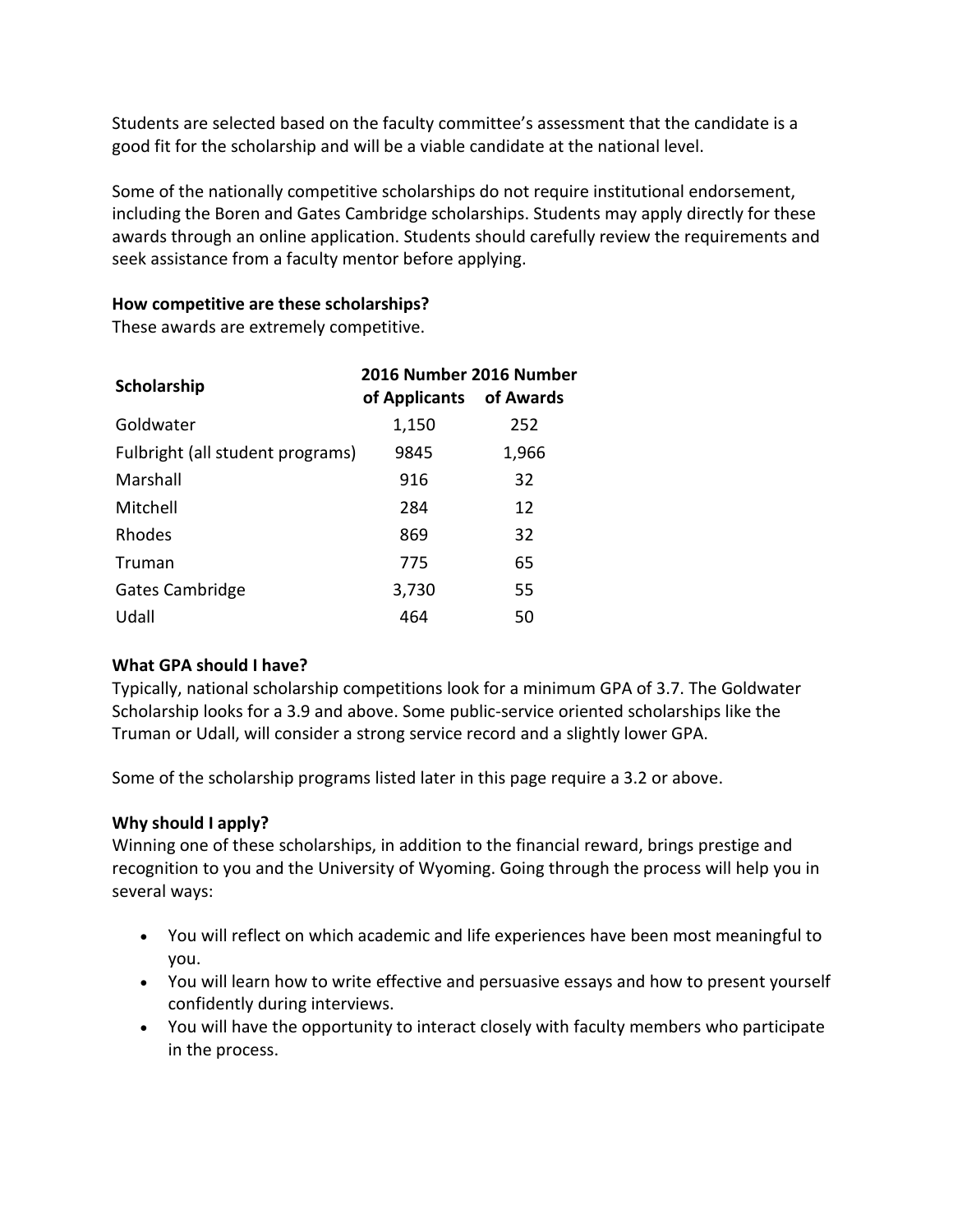All of these experiences will help you to apply for graduate schools, interview for jobs, and develop leadership skills. Whether you win a scholarship or not, applying is a valuable experience.

## **Must I be an Honors student to apply for a national scholarship?**

You do not need to be an Honors student to apply for a national award. An outstanding record of academic and extra-curricular achievement can outweigh being in the Honors Program.

### **What is a preliminary application? Which scholarships require it?**

The University of Wyoming requires an institutional endorsement application for some of the major fellowships. Check the program links for more information on required institutional endorsement competitions.

### **What else will make me competitive?**

National and international scholarship foundations are looking for evidence of:

- strong academic record
- rigorous academic plan
- research experience ideally including presentations and/or publications
- involvement in community service, campus activities, and sports
- leadership and initiative
- creativity and vision
- strong support from faculty and other professionals
- previous honors and awards
- your ability to be a good ambassador of UW, Wyoming, and your country

### **Will someone help me with my scholarship application?**

Yes. Once you have been chosen as a UW nominee, you will receive extensive help on the application. Be prepared to write and re-write your applications.

### **How do I research my proposed program of study?**

Review university websites to learn more about curricula and programs. The Marshall Foundation website has useful links to UK graduate school rankings by departments. Talk to UW faculty professors for their guidance and suggestions on how to contact faculty with whom you would like to work in the schools you are researching.

### **Do I need a resume?**

Some scholarship applications ask that you list resume items directly on the application, and others ask for a resume. If you are submitting your resume, format it to highlight education, academic honors and awards, research including publications and presentations, and service before listing your employment and other activities.

### **What is a good personal statement?**

Your personal statement must be tightly crafted, tell your own individual story, and respond to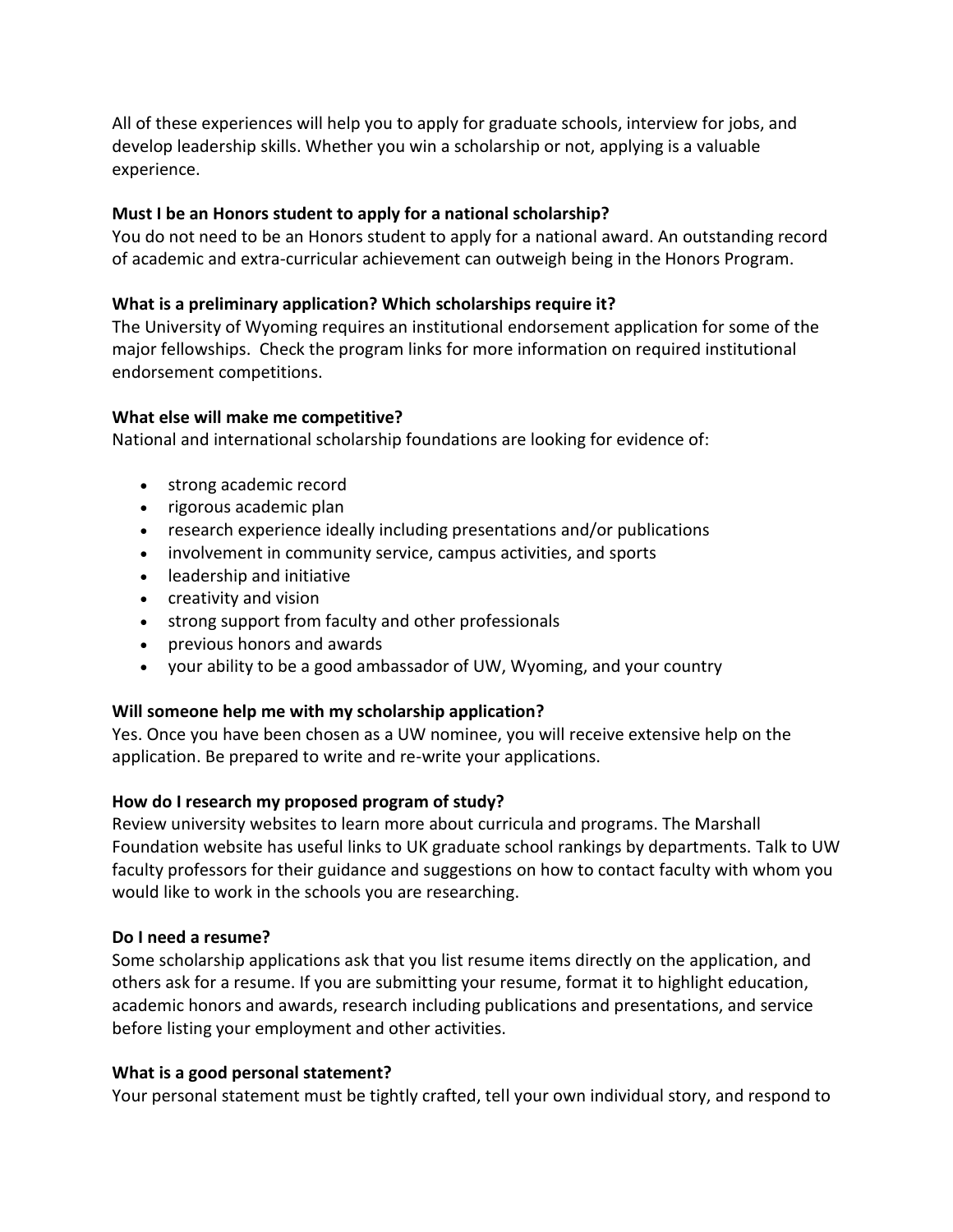a number of important questions: Why do you want to study in a particular program? How is your graduate program a natural extension of your academic and other interests? If the program is abroad, why must you study at that particular school rather than at an American institution? What are your goals and how does this particular scholarship help you achieve them?

### **How many letters of recommendation do I need?**

Scholarships generally require three – eight letters of recommendation. Because each scholarship has different selection criteria, you should think carefully about who can write the best letter for you for that specific scholarship. Recommendations should come from faculty members who have taught you or supervised your research.

### **Who should write my letters of recommendation?**

The best letters are written by someone who knows you well and has outstanding academic or professional credentials. However, it's better to have a strong, detailed letter from an associate professor than a vague letter from a chaired professor. Letters from employers or professionals who can comment on your extra-curricular activities are helpful. When you ask for letters of recommendation, be sure to describe the specific scholarship and provide the letter writer with detailed information about your qualifications. Your recommender should be able to write a 1-2 page letter with specific examples of how you fit the scholarship.

### **Is there an interview?**

An interview is required to be endorsed as a UW candidate for the Fulbright, Truman, Rhodes, Marshall, and Mitchell competitions. These competitions also have an interview at the national level. Once UW nominees are chosen, faculty committees will interview candidates to prepare them for foundation interviews. Many interview questions are based on the student's application. Be prepared to answer interview questions about current events, both national and international.

# **How do I prepare for the interview?**

Candidates should thoughtfully consider their achievements and aspirations. They should be aware of current events related to their studies; reading papers like The Guardian and New York Times, and magazines such as The Economist is recommended. Candidates should be able to answer basic interview questions—including, "What is the last book you read? Who do you most admire in your academic area? If you were an advisor to the President, what policy changes in your field would you recommend?"

Candidates should practice making eye contact while answering questions honestly and sincerely. Candidates need to learn to answer questions directly and concisely; they must learn to avoid taking too long to answer a question and rambling.

### **How long is the application process?**

UW application deadlines are  $5 - 8$  months in advance of the actual scholarship deadlines.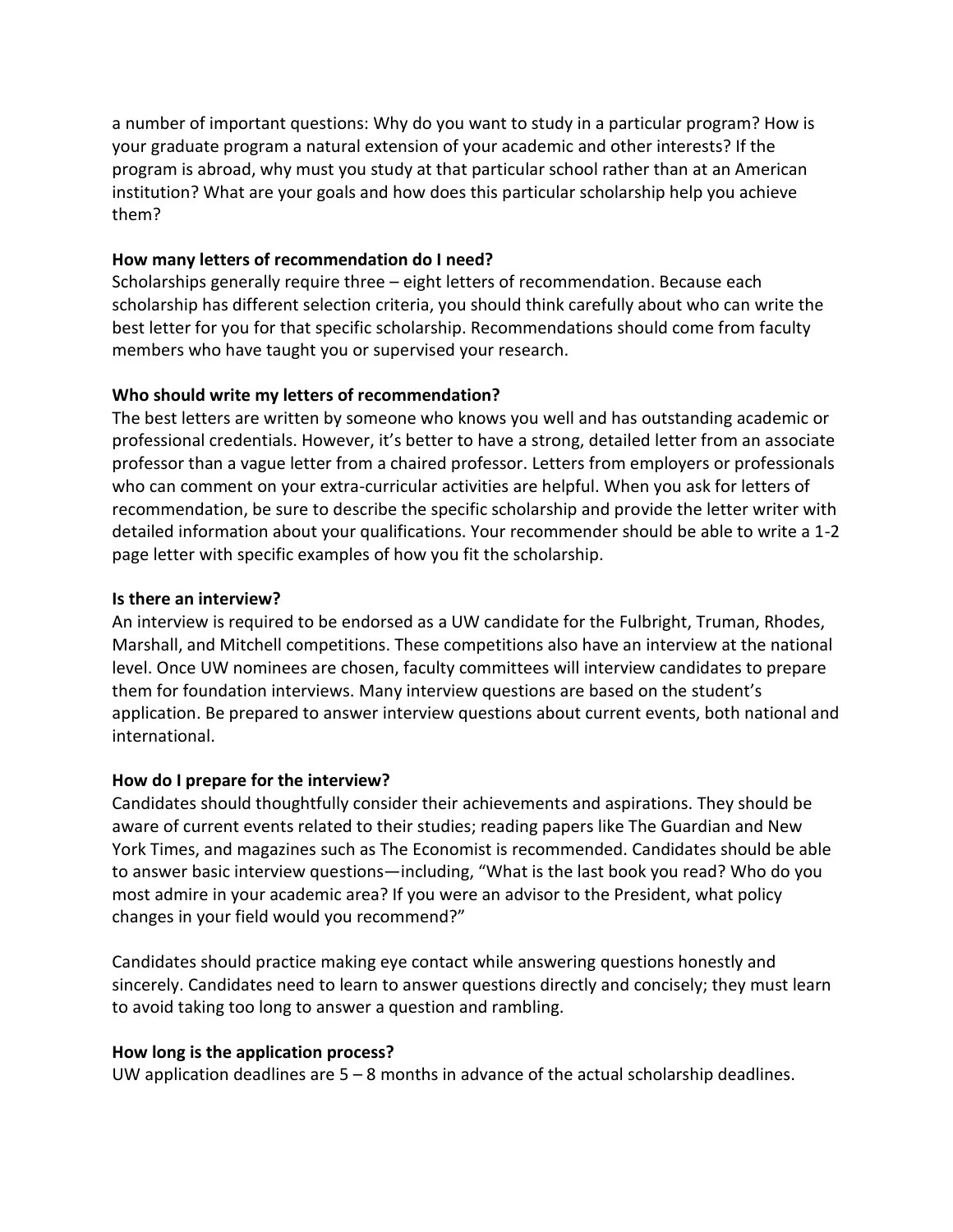### **How many personal statement drafts should I be prepared to write?**

Most applicants will end up writing many drafts leading up to the final version. The process of rethinking and revising will help you hone your focus and strengthen the application as a whole. The result will be a statement that demonstrates both your unique intellectual abilities and your distinctive voice.

#### **Who should read my personal statement?**

The more, the better. Ask your friends, parents, professors, and co-workers to read it. Ask them to honestly tell you if the statement sounds like you and who you are and clearly defines where you want to go and why. Other readers will be able to see areas for improvement that you may not notice.

#### **Other National Competitions to Explore**

[Carnegie Endowment for International Peace Junior Fellows Program](http://www.virginia.edu/cue/scholarships.php?go=9)

[Laura W. Bush Traveling Fellowship](http://www.state.gov/p/io/unesco/programs/143138.htm)

[Critical Language Scholarship Program](http://www.clscholarship.org/)

[Department of Energy Computational Science Graduate Fellowship](http://www.krellinst.org/csgf/)

[Emerson National Hunger Fellows Program](http://www.hungercenter.org/fellowships/emerson/)

[Ford Foundation Fellowship Programs](http://sites.nationalacademies.org/pga/fordfellowships/)

[Health For America Fellowship](http://www.healthforamerica.org/#!fellowship/yhpx2)

[Hertog Foundation Undergraduate Opportunities](http://hertogfoundation.org/our-programs)

[James Madison Graduate Fellowships](http://www.jamesmadison.gov/)

[Mount Vernon Leadership Fellows](http://www.mountvernon.org/library/fellowships/mount-vernon-fellows)

[NPR Kroc Fellowship](http://www.npr.org/about-npr/183691179/kroc-fellowship-details-and-application)

[National Defense Science and Engineering Graduate Fellowship](http://ndseg.asee.org/)

[National Geographic Young Explorers Grants](http://www.nationalgeographic.com/explorers/grants-programs/young-explorers/)

[NIH Oxford-Cambridge Scholars Program](http://oxcam.gpp.nih.gov/)

[Pamela Herriman Foreign Service Fellowships](http://www.wm.edu/offices/dccenter/additional/harriman/)

[USAID Donald M. Payne International Development Graduate Fellowship Program](http://www.paynefellows.org/?areaid=2&contentid=941)

[Thomas R. Pickering Foreign Affairs Fellowships](http://www.twc.edu/thomas-r-pickering-foreign-affairs-fellowship-program)

[Charles B. Rangel International Affairs Programs](http://www.rangelprogram.org/?contentid=0)

[Department Defense Science, Mathematics, and Research for Transformation Scholarship](http://smart.asee.org/)

[Schwarzman Scholars](http://schwarzmanscholars.org/)